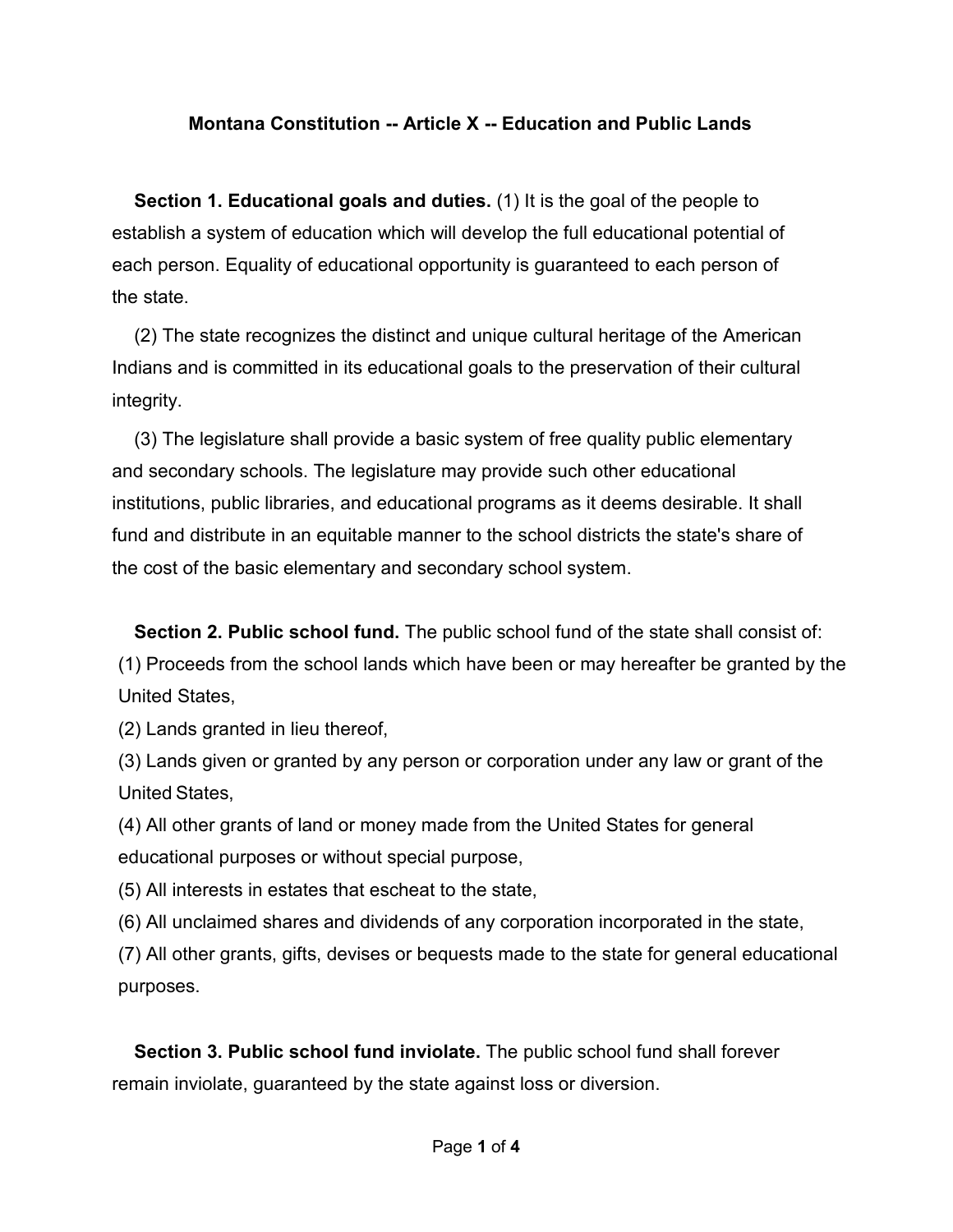**Section 4. Board of land commissioners.** The governor, superintendent of public instruction, auditor, secretary of state, and attorney general constitute the board of land commissioners. It has the authority to direct, control, lease, exchange, and sell school lands and lands which have been or may be granted for the support and benefit of the various state educational institutions, under such regulations and restrictions as may be provided by law.

**Section 5. Public school fund revenue.** (1) Ninety-five percent of all the interest received on the public school fund and ninety-five percent of all rent received from the leasing of school lands and all other income from the public school fund shall be equitably apportioned annually to public elementary and secondary school districts as provided by law.

(2) The remaining five percent of all interest received on the public school fund, and the remaining five percent of all rent received from the leasing of school lands and all other income from the public school fund shall annually be added to the public school fund and become and forever remain an inseparable and inviolable part thereof.

**Section 6. Aid prohibited to sectarian schools.** (1) The legislature, counties, cities, towns, school districts, and public corporations shall not make any direct or indirect appropriation or payment from any public fund or monies, or any grant of lands or other property for any sectarian purpose or to aid any church, school, academy, seminary, college, university, or other literary or scientific institution, controlled in whole or in part by any church, sect, or denomination.

(2) This section shall not apply to funds from federal sources provided to the state for the express purpose of distribution to non-public education.

**Section 7. Nondiscrimination in education.** No religious or partisan test or qualification shall be required of any teacher or student as a condition of admission into any public educational institution. Attendance shall not be required at any religious service. No sectarian tenets shall be advocated in any public educational institution of the state. No person shall be refused admission to any public educational institution on account of sex, race, creed, religion, political beliefs, or national origin.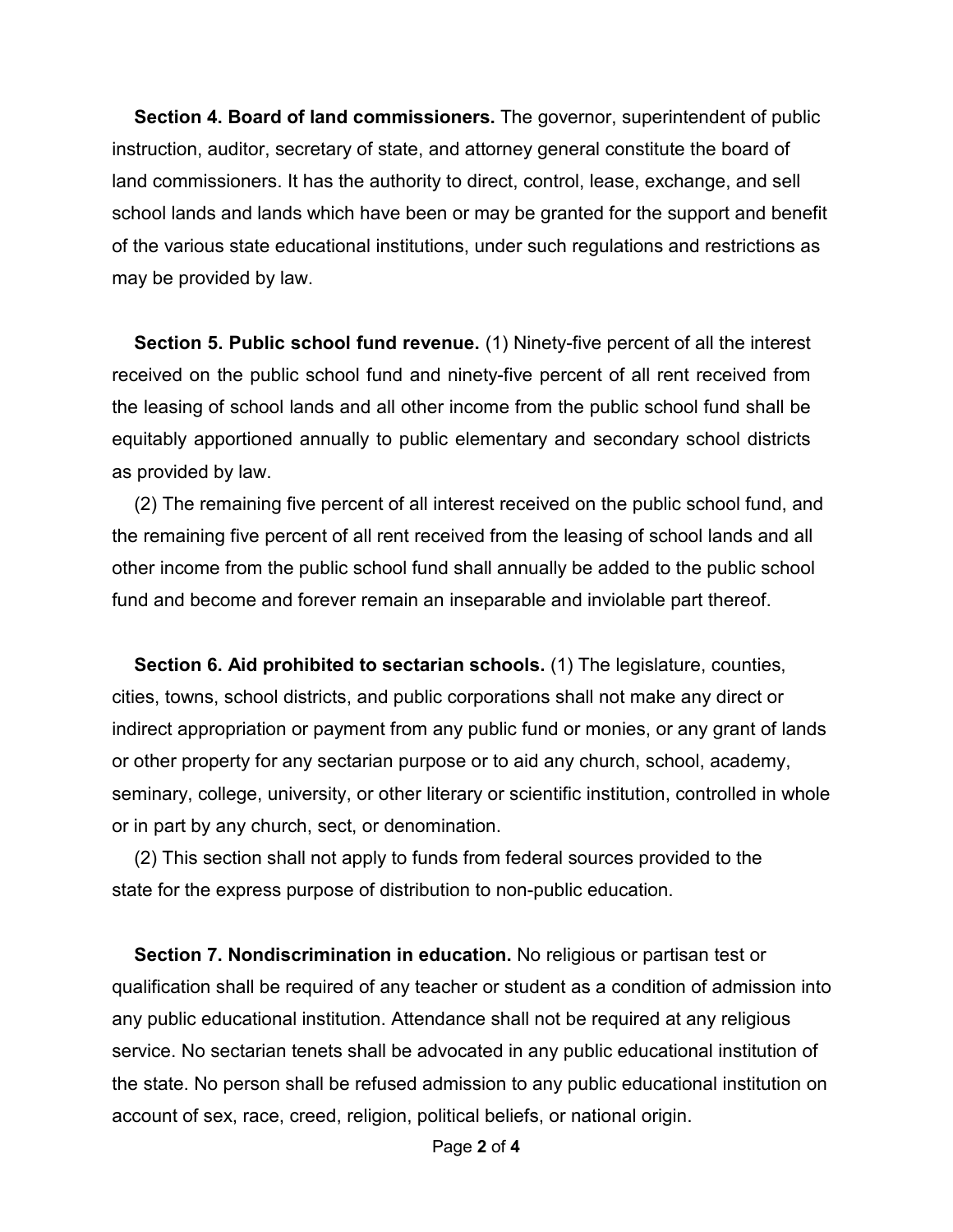**Section 8. School district trustees.** The supervision and control of schools in each school district shall be vested in a board of trustees to be elected as provided by law.

**Section 9. Boards of education.** (1) There is a state board of education composed of the board of regents of higher education and the board of public education. It is responsible for long-range planning, and for coordinating and evaluating policies and programs for the state's educational systems. It shall submit unified budget requests. A tie vote at any meeting may be broken by the governor, who is an ex officio member of each component board.

(2) (a) The government and control of the Montana university system is vested in a board of regents of higher education which shall have full power, responsibility, and authority to supervise, coordinate, manage and control the Montana university system and shall supervise and coordinate other public educational institutions assigned by law.

(b) The board consists of seven members appointed by the governor, and confirmed by the senate, to overlapping terms, as provided by law. The governor and superintendent of public instruction are ex officio non-voting members of the board.

(c) The board shall appoint a commissioner of higher education and prescribe his term and duties.

(d) The funds and appropriations under the control of the board of regents are subject to the same audit provisions as are all other state funds.

(3) (a) There is a board of public education to exercise general supervision over the public school system and such other public educational institutions as may be assigned by law. Other duties of the board shall be provided by law.

(b) The board consists of seven members appointed by the governor, and confirmed by the senate, to overlapping terms as provided by law. The governor, commissioner of higher education and state superintendent of public instruction shall be ex officio nonvoting members of the board.